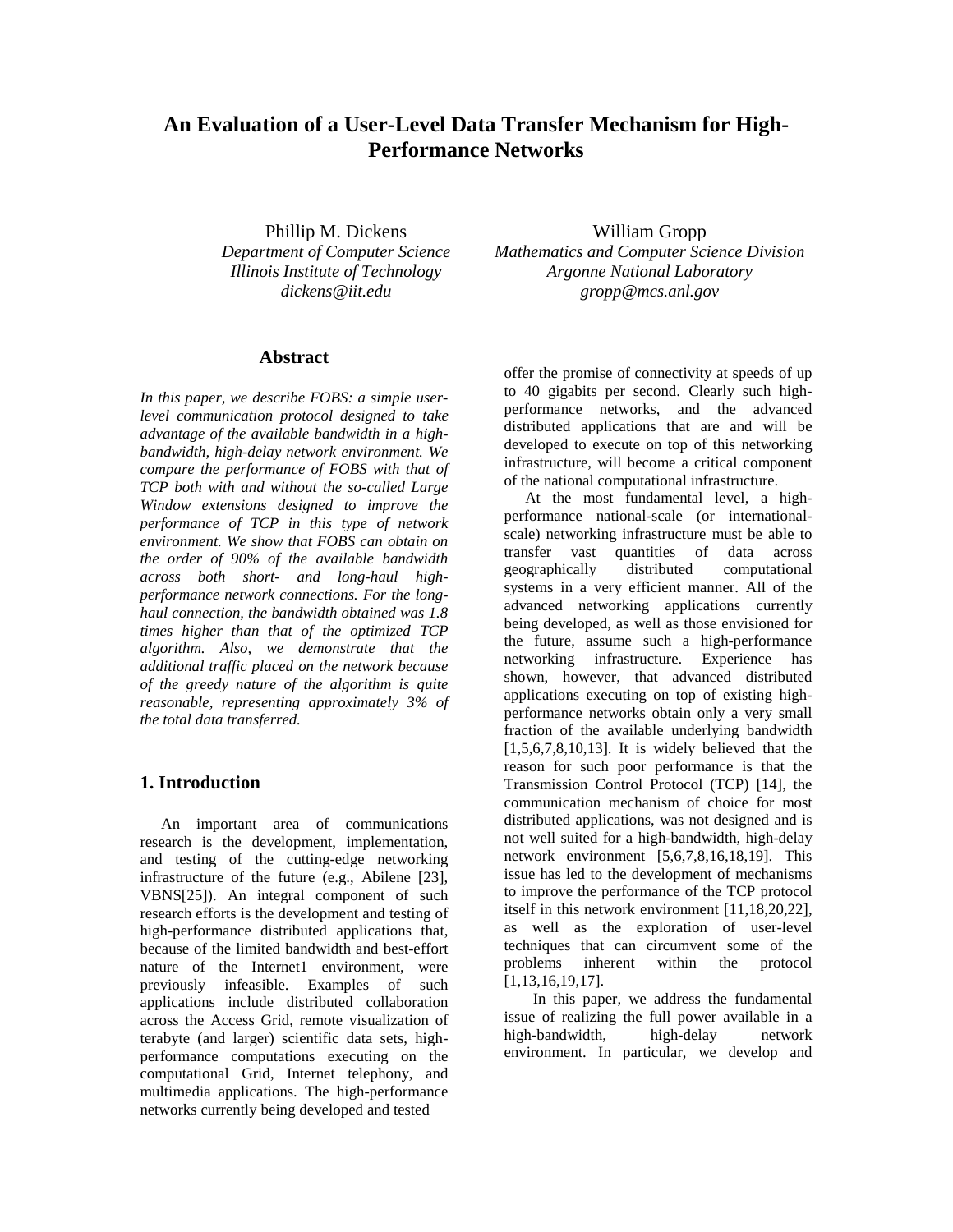evaluate the performance of  $FOBS<sup>1</sup>$ : a simple user-level communication protocol developed for distributed applications executing in a highperformance, high-delay network environment (i.e., a computational Grid). We compare the performance and behavior of FOBS against that of TCP with and without the so-called Large Window extensions [8] that have been defined to optimize the performance of TCP in this network environment. This study evaluates the behavior and performance of the two approaches across both short-haul and long haul-haul highperformance network connections under a variety of parameter settings and conditions.

While the primary focus of this paper is the comparison of FOBS with TCP, we are also interested in the relative performance and behavior of FOBS and other *user-level* approaches. Given that multiple TCP streams (for a single data flow) are widely used for GridFTP, we also performed a set of experiments comparing the performance of FOBS with that of PSockets [16]. PSockets attempts to experimentally determine the optimal number of TCP sockets for a given flow, and then transfers the data using this pre-determined number of sockets. We emphasize that such comparisons are preliminary, and more research is required before definitive conclusions as to the relative performance of the two protocols can be drawn.

This paper makes three contributions in the area of high-performance distributed computing. First, it outlines a simple user-level communication protocol that is shown to provide excellent performance across both short- and long-haul connections over high-performance, high-delay networks. In particular, FOBS achieved on the order of 90% of the available bandwidth across both the short- and long-haul connections. For the long-haul network, the bandwidth obtained was 1.8 times higher than that of an *optimized* TCP implementation. Second, this paper provides a detailed evaluation of performance as a function of the various parameters that can be controlled at the user level. Third, this research was conducted using existing "off-the-shelf" connections across the Abilene backbone network without specialized or dedicated network links. Hence, the results will be of interest to a large portion of the distributed computing community.

The rest of this paper is organized as follows. In Section 2, we discuss the most closely related research efforts. In Section 3, we provide an overview of FOBS and discuss the algorithms employed by the data sender and data receiver. In Section 4, we describe the experimental setup for the comparison of FOBS and TCP. In Section 5, we present the results of this experimentation. In Section 6, we provide our initial experiments comparing FOBS with PSockets. In Section 7, we present our conclusions and discuss ongoing and future research.

# **2. Related Work**

Obtaining all of the available bandwidth in a high-delay, high-bandwidth network environment is an important area of current research, and two basic approaches are being pursued. The first approach is focused on improving the performance of the TCP protocol itself for this network environment. The second approach is aimed at developing techniques at the application level that can circumvent the performance problems associated with TCP. We briefly describe each approach.

As discussed in [16,18,19], the size of the TCP window is the single most important factor in achieving good performance over highbandwidth, high-delay networks. To keep such "fat" pipes full, the TCP window size should be at least as large as the product of the bandwidth and the round-trip delay. This requirement has led to research in automatically tuning the size of the TCP socket buffers at runtime [20]. Also, it has led to the development of commercial TCP implementations that allow the system administrator to significantly increase the size of the TCP window to achieve better performance [18].

Another area of active research is the use of a Selective Acknowledgment (SACK) mechanism [11,22] rather than the standard cumulative acknowledgment scheme. In this approach, the receiving TCP sends to the sending TCP a SACK packet that specifies exactly those packets that have been received, allowing the sender to retransmit only those segments that are missing. Additionally, "fast retransmit" and "fast recovery" algorithms have been developed that allow a TCP sender to retransmit a packet before the retransmission timer expires, and allows the TCP sender to increase the size of its congestion

<sup>&</sup>lt;sup>1</sup> We liked the name FOBS, but had a really hard time coming up with a suitable expansion. The best we could come up with was: eFficient un-Ordered data transfer mechanism for distriButed computationS, which is obviously quite a stretch (and why it is in a footnote rather than the main text).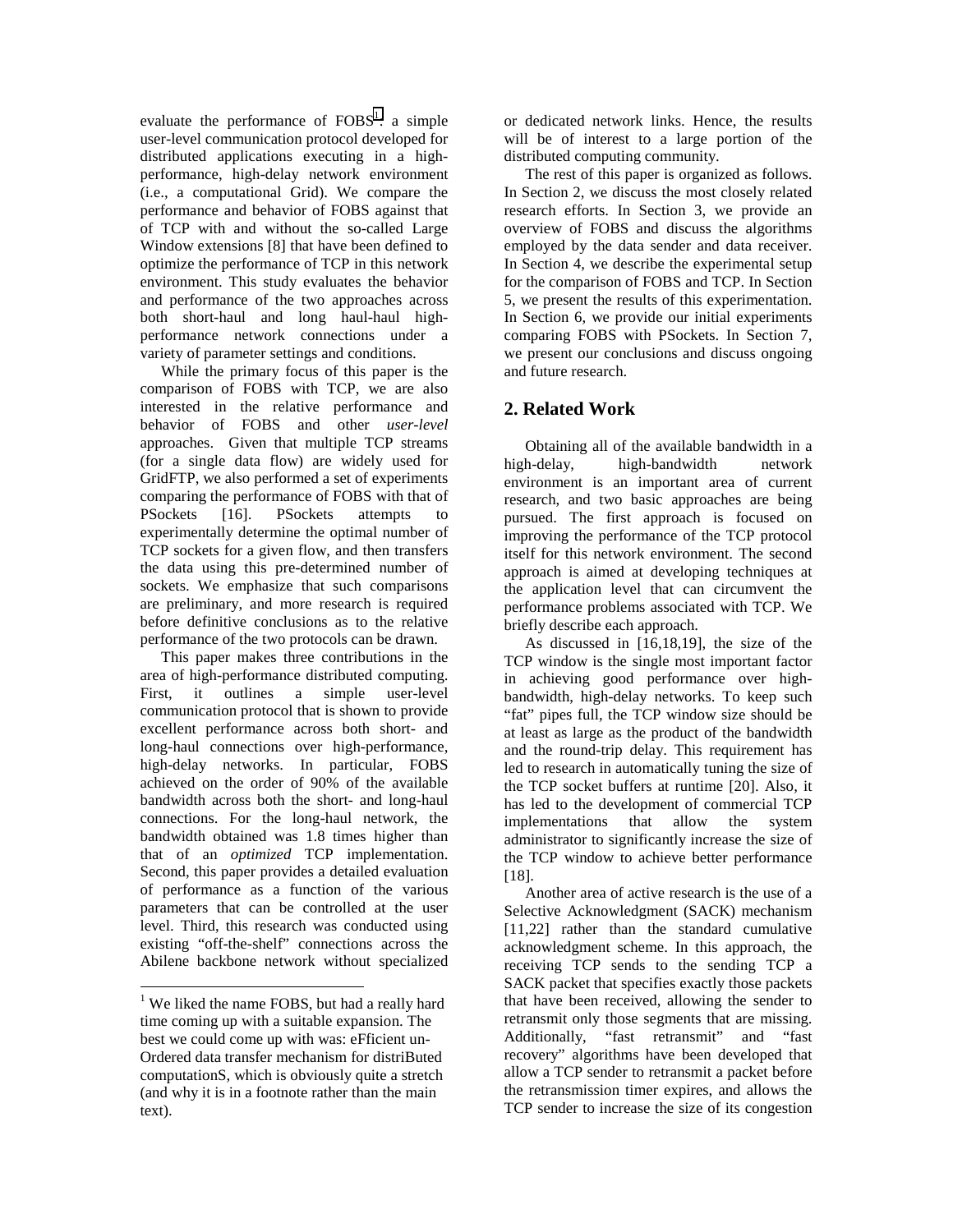control window when three duplicate acknowledgement packets are received without intervening acknowledgements [11,22]. An excellent source of information, detailing which commercial and experimental versions of TCP support which particular TCP extensions, may be found on the Pittsburgh Supercomputing Center Web pages [22].

At the user level, the most common approach to circumventing the performance flaws in TCP is to allocate multiple TCP streams for a given data flow. This is the approach taken by PSockets [16], the GridFTP protocol [1] (developed by the Globus Project™ [21]) and in [13]. This approach can significantly enhance performance for two reasons. First, the limitations on TCP window sizes are on a *per socket* basis, and thus striping the data across multiple sockets provides an *aggregate* TCP buffer size that is closer to the (ideal size) of the bandwidth times round-trip delay. Second, this approach essentially circumvents the congestion control mechanisms of TCP. That is, while some TCP streams may be blocked because of the congestion control mechanism, some other streams are probably ready to fire. The larger the number of TCP streams, the lower the probability that *all* such streams will be blocked, and hence the higher the probability that *some* TCP stream will always be ready to fire.

The two most closely related user-level approaches are the Reliable Blast UDP Protocol (RUDP [9]) and SABUL [17]. In RUDP, all of the data is blasted across the network without any other communication between the data sender and receiver. Then, after some timeout period, the receiver sends a list of all missing packets to the sender. The data sender then retransmits all of the lost packets, and this cycle is repeated until all of the data has been successfully transferred. The primary difference between FOBS and RUDP is the types of networks for which the approach is intended. RUDP is designed for high-performance qualityof-service (QoS)-enabled networks with a very low probability of packet loss. The approach presented here (still being developed) is designed for currently available (although non-QoSenabled) high-performance networks.

SABUL [17] employs a single UDP stream for data transmission and a (single) TCP stream for control information related to the state of the data transfer. The primary difference between FOBS and SABUL is the way packet loss is interpreted and how such loss impacts the datatransmission algorithm. In particular, SABUL

assumes that packet loss implies congestion and, similar to TCP, reduces the sending rate to accommodate such perceived congestion. Our approach does *not* assume that packet loss is *necessarily* caused by congestion and, further, assumes that some packet loss is inevitable and tolerable when sending packets over wide-area networks.

# **3. FOBS**

In this section, we provide a brief overview of the FOBS protocol. A more detailed description can be found in [4].

FOBS is a user-level, UDP-based data transfer mechanism that leverages knowledge of the characteristics of the data transfer itself to significantly enhance performance. The fundamental characteristic leveraged by FOBS is the assumption that both the data sender and data receiver have buffers large enough to hold all of the data to be transferred. This assumption allows FOBS to push to the limit the basic concept of the "Large Window" extensions developed for TCP: that is, the window size is essentially infinite, since it spans the entire data buffer (albeit at the user level). It also pushes to the limit the idea of selective acknowledgments. Given a pre-allocated receive buffer and constant packet sizes, each data packet in the entire buffer can be numbered. The data receiver can then maintain a very simple data structure with one byte (or even one bit) allocated per data packet, where this data structure tracks the received/not received status of *every* packet to be received. This information can then be sent to the datasending process at a user-defined acknowledgement frequency. Thus, the selective acknowledgment window is also in a sense infinite. That is, the data sender is provided with enough information to determine *exactly* those packets, across the *entire* data transfer, that have not yet been received (or at least not received at the time the acknowledgement packet was created and sent).

 However, the assumption that all of the data can be maintained in a user-level buffer does not apply to the transfer of very large files. Thus, in such a case a simple file transfer mechanism is layered on top of FOBS, supplying it with (user-defined) "chunks" of data that *can* be buffered at the user level. FOBS then works under the assumption that each chunk is a complete data transfer, and applies the basic data transfer algorithm for each such chunk. The data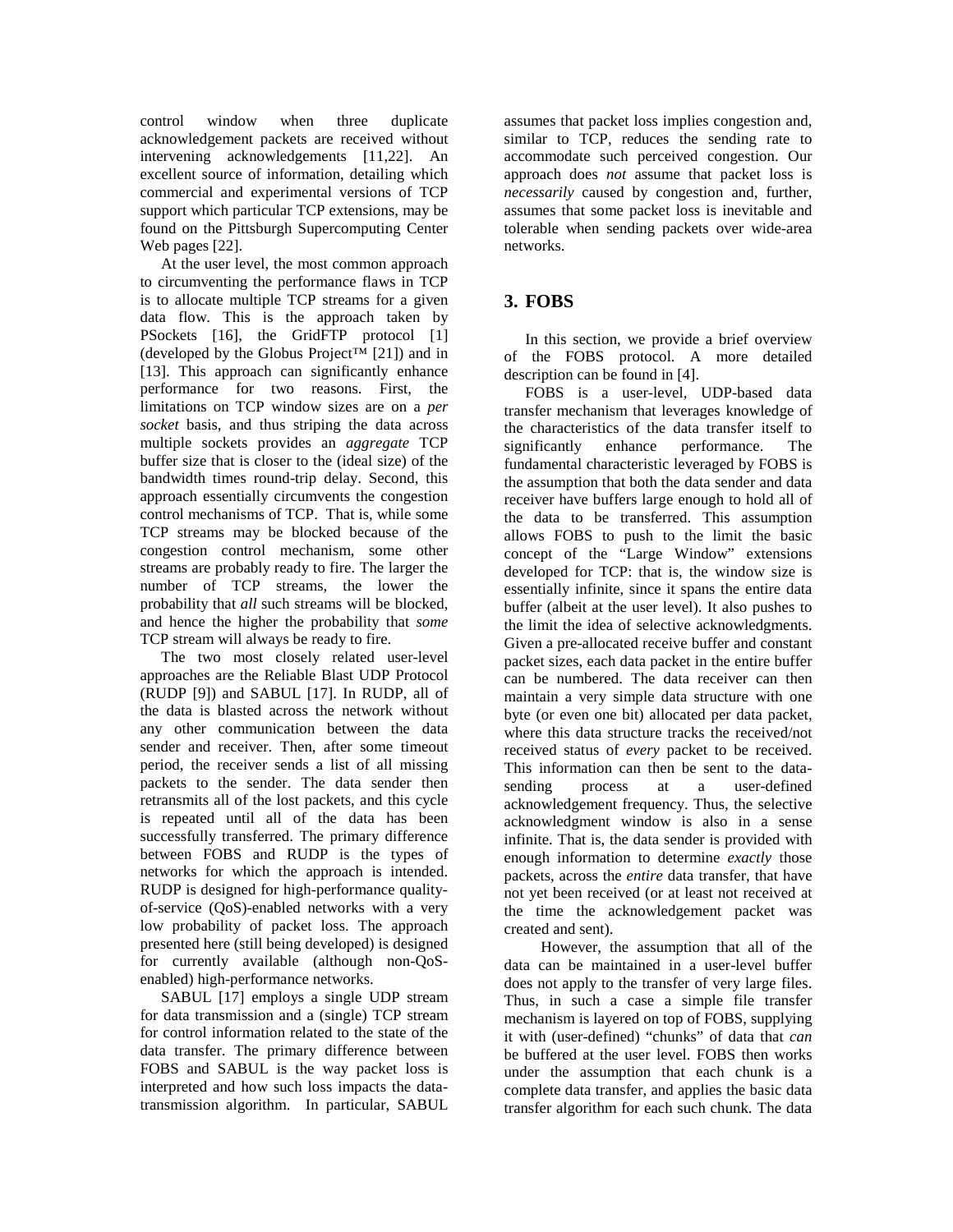receiver then writes the chunk to its appropriate location on the disk (this is described in more detail in [3]).

FOBS allocates one UDP connection for data transmission and another UDP connection for acknowledgment packets. Additionally, a single TCP connection is opened to send a signal from the receiver to the sender indicating that all of the data has been successfully transferred.

#### **3.1 Data-Sending Algorithm**

The data-sending algorithm iterates over three basic phases. In the first phase, some algorithm is used to determine the number of data packets to be placed onto the network before looking for, and processing if available, an acknowledgment packet. This is referred to as a "batch-sending" operation, since all such packets are placed on the network without interruption (although the **select** system call is used on the data-sending side to ensure adequate buffer space for the packet). After a batch-send operation, the data sender *looks for,* but does *not block for*, an acknowledgment packet. Also, the data sender looks for a completion signal

In the second phase of the algorithm, the data sender looks for and, if available, processes an acknowledgment packet. Processing of an acknowledgment packet entails updating the receive/not received status for each data packet acknowledged, and determining the number of packets that were received by the data receiver between the time it created the previous acknowledgement packet and the time it created the current acknowledgment packet. This information can then be used to determine the number of packets to send in the next batch-send operation. If no acknowledgment packet is available, this information can also be used to determine the number of packets to send in the next batch-send operation. Note that a repeated batch-sending operation with zero packets is logically equivalent to blocking on an acknowledgment.

In the third phase of the algorithm, the data sender executes some user-defined algorithm to choose the next packet, out of *all* unacknowledged packets, to be placed onto the network.

We studied several parameters for the data sender. The first parameter studied was the number of packets to be sent in the next batchsend operation. Intuitively, one would expect that the data sender should check for an acknowledgment packet on a very frequent basis,

thus limiting the number of packets to be placed onto the network in a given batch-send operation. Our experimental results supported this intuition, finding that two packets per batchsend operation provided the best performance. We therefore used this number in all subsequent experiments.

We also performed extensive experimentation to determine which particular packet, out of all unacknowledged packets, should next be placed on the network. We tried several algorithms, and, in the end, the best approach (by far) was to treat the data as a circular buffer. That is, the algorithm never went back to *retransmit* a packet that was not yet acknowledged, if there were *any* packets that had not yet been sent for the first time. Similarly, a given packet was retransmitted for the  $n+1$ <sup>st</sup> time *only* if all other unacknowledged packets had been retransmitted *n* times.

As can be seen, the algorithm executed by the sender is very greedy, continuing to transmit (or retransmit) packets (without blocking) until is receives the completion signal from the data receiver specifying that all data has been successfully received. Thus, a reasonable question to ask is how wasteful of network resources is this approach.

To answer this question, we maintained a count of the total number of packets placed on the network by the data sender. We defined wasted resources as the *total* number of packets sent, minus the number of packets that must be transferred, divided by the number of packets that must be transferred.

# **3.2. Data-Receiving Algorithm**

The data receiver basically polls the network for new packets and, when a packet becomes available, incorporates it into its proper place within the data buffer as determined by its sequence number. The most important parameter with respect to the data receiver is the number of *new* packets received before generating and sending an acknowledgement packet. The frequency with which the data receiver sends acknowledgment packets essentially determines the level of synchronization between the two processes. A small value (and thus a high level of synchronization) implies that the data receiver must frequently stop pulling packets off the network to create and send acknowledgment packets. Given that the algorithm is UDP based, those packets missed while creating and sending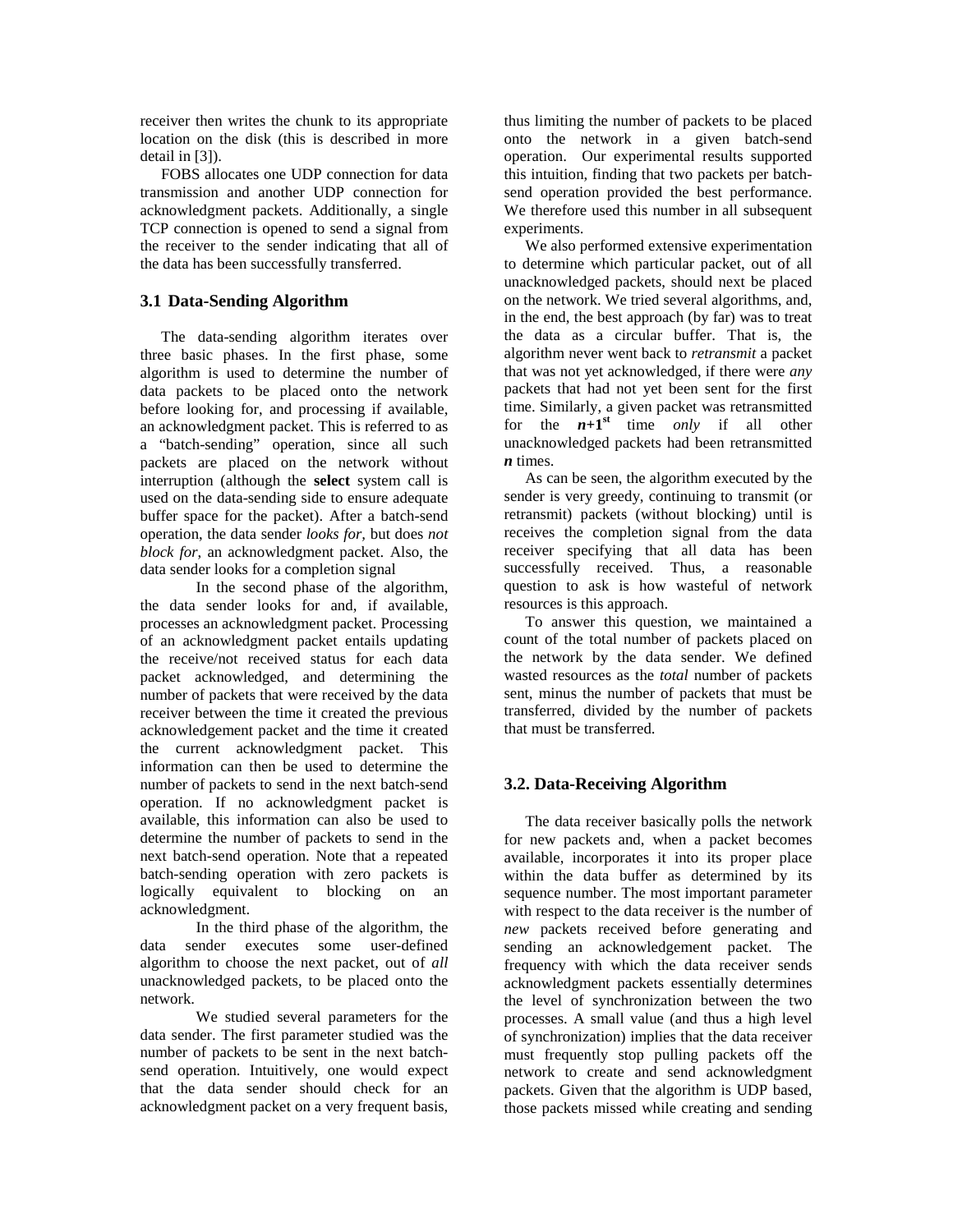an acknowledgment will, in all likelihood, be lost. A very high value, and thus a very low level of synchronization, results in both the data sender and data receiver spending virtually all of their time placing packets on, and reading packets off, the network. In Section 5, we show the performance of the algorithm as a function of the acknowledgment frequency.

### **4. Experimental Design**

We investigated the performance characteristics of (reasonably) large-scale data transfers between various sites connected by the Abilene backbone network. We investigated the performance of TCP (with and without the Large Window extensions) and compared this with the performance and behavior of FOBS. One connection tested was between Argonne National Laboratory (ANL) and the Laboratory for Computational Science and Engineering (LCSE) at the University of Minnesota. The slowest link in this path was 100 Mb/sec (from the desktop computer to the external router at ANL). Also, we performed a set of experiments between ANL and the Center for Advanced Computing Research (CACR) at the California Institute of Technology. ANL is connected to both of these sites across Abilene. The endpoints at both ANL and LCSE were Intel Pentium3-based PCs running Windows 2000 and using the Winsock2 API. We experimented with two endpoints at CACR. One was an SGI Origin200 with two 225 Mhz MIPS R10000 processors, one gigabyte of RAM, and a 100 Mb/sec interface card. The other was a HP V2500 system with 64 CPUs (440 Mhz PA-8500 64-bit RISC processors), a 100 Mb/sec external interface card, running the HP-UX 11.10 operating system. The HP-UX 11.10 operating system automatically provides window scaling and timestamps when the user requests a socket buffer size greater than 64 KB. The SGI Origin200 requires kernel-level access to increase the TCP buffer size (which we did not have). We also conducted experiments between an SGI Origin2000 (with 49 processors running IRIX 6.5) at NCSA and the Windows box at LCSE. We were interested in this connection because both endpoints had a Gigabit Ethernet network interface card with an OC-12 connection to the Abilene backbone network.

The round-trip delay between ANL and LCSE was measured (using traceroute) to be on the order of 26 milliseconds, and we (loosely) categorized this as a *short-haul* network. The round-trip delay between ANL and CACR was on the order of 65 milliseconds, which we (again loosely) categorized as a *long-haul* network. The transmitted data size for the experiments was 40 MB, where the data was divided into equal fixedsized packets of 1024 bytes (which was less than the Maximum Transmission Unit (MTU) for all network links considered). The metric of interest was the percentage of the maximum available bandwidth obtained by each approach.

# **5. Experimental Results**

Figure 1 shows the performance of FOBS across the short-haul connection (between ANL and LCSE), and the long-haul connection (between ANL and CACR). As noted, performance was measured as the percentage of the maximum available bandwidth obtained by FOBS (where the 100 Mb/sec interface card was the limiting factor). Performance is shown as a function of the number of packets received before triggering an acknowledgment packet. As can be seen, FOBS provides excellent performance across both the long- and short-haul connections, achieving approximately 90% of the available bandwidth across both network connections.

Figure 2 provides a simple measurement of the amount of network resources wasted because of the greedy nature of the algorithm. This was calculated as the total number of packets placed on the network, minus the total number of packets required to complete the data transfer, divided by the total number of packets required. The results are presented as a function of the acknowledgment frequency. The results shown are for the long-haul network and, as can be seen, are relatively small representing approximately 3% of the total data transferred. Packet loss on the short-haul network was essentially negligible and is not shown.

As noted, the limiting factor in these experiments was the 100 Mb/sec network interface card of the desktop machine at ANL. We also performed a series of tests between an SGI Origin2000 at NCSA and the Intel Pentium3 Windows 2000 box at LCSE (described in Section 3), both of which had Gigabit Ethernet connections with an OC-12 (622 Mb/sec) data link to the Abilene backbone network. The SGI Origin2000 had 48 R1000 processors with a total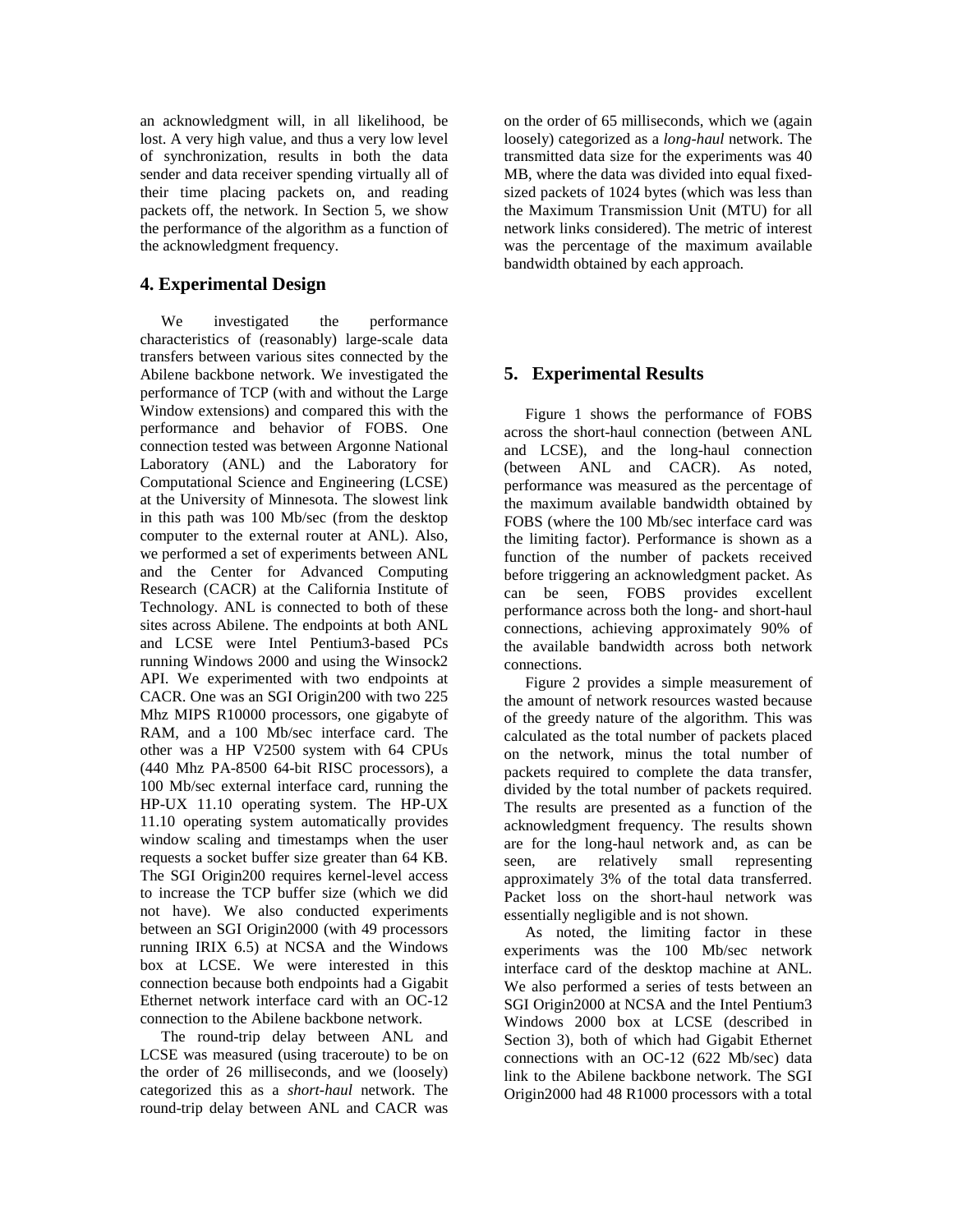memory of 14 GB running IRIX 6.5. We looked at the percentage of the maximum available bandwidth obtained as a function of the UDP packet size. These results are shown in Figure 3. As can be seen, the size of the data packet makes a tremendous difference in performance. The performance of FOBS peaked out at approximately 52% of the maximum available bandwidth (40 MB/sec).

Table 1 shows the performance of TCP across the short and long haul connections. As discussed in Section 3, we experimented with two endpoints at CACR: an SGI Origin200 (that requires kernel-level access to increase the TCP window size), and the HP V2500 system that automatically provides window scaling when the user requests a buffer size greater than 64KB. As can be seen, the results obtained using the Windows 2000 TCP implementation (across the short haul network) were quite impressive, providing approximately the same performance as that of FOBS. Two factors combined to make such performance possible. First, both endpoints provided automated support for the Large Window extensions to TCP. Secondly, there was virtually no contention in the network and thus the congestion control mechanisms of TCP were not triggered.

As can be seen however, the performance of TCP drops dramatically over the long haul connections. The performance was significantly better when both endpoints provided automatic support for the Large Window extensions to TCP, achieving on the order of 50% of the available bandwidth. Without such support, this performance decreased to approximately 10% of the available bandwidth. The reason for this dramatic drop in performance (even with the Large Window extensions enabled) was most likely caused by to the presence of *some* contention in the network, which triggered TCP's very aggressive congestion control mechanisms.

### **5. Comparison with PSockets**

We were interested in comparing the performance and behavior of FOBS with other user-level approaches currently under development. We chose PSockets for this comparison primarily because multiple TCP streams are often employed for GridFTP applications. A secondary (but important) factor was that the PSockets library was very easy to install, build, and use. We conducted this set of experiments between the SGI Origin2000 housed at NCSA and the HP V2500 system located at CACR (both are described in detail in Section 4).

The results are provided in Table 2. As can be seen, FOBS was able to obtain 76% of the available bandwidth while Psockets obtained 56% of this maximum. The results obtained for PSockets are somewhat less than those reported elsewhere [16]. Similarly, the performance of FOBS was somewhat less than that observed across the other connections tested. We assume this reduced performance (in both cases) was a function of increased contention for network resources.

### **7. Conclusions and Future Research**

 In this paper, we have described a simple, user-level communication protocol designed for a high-bandwidth, high-delay network environment. We have shown that the algorithm performs quite well, achieving approximately 90% of the available bandwidth on both shortand long-haul connections over the Abilene backbone network. Also, we have shown that the algorithm achieves on the order of 50% of the available bandwidth when the communication endpoints have Gigabit Ethernet cards and an OC-12 connection to the Abilene backbone network. Further, we demonstrated that the additional load placed on the network because of the greedy nature of the algorithm is quite reasonable, representing approximately 3% of the total data transferred.

 Clearly much research remains to be done. Perhaps most important, FOBS does not yet provide congestion control. The current implementation is a reasonable first cut, given that the primary issue (at least currently) is one of making efficient use of high-performance networks rather than one of congestion in such networks. Some form of congestion control is needed however before the algorithm can become generally used.

Two ways of addressing this issue are being explored. First, we are looking at modifying FOBS such that it switches to a highperformance TCP algorithm when congestion in the network is detected *and* when such congestion is determined to be more than temporary. Then, when the congestion appears to have dissipated, FOBS could switch back to the greedy implementation of the algorithm. Second, we are investigating mechanisms to decrease the greediness of FOBS when congestion in the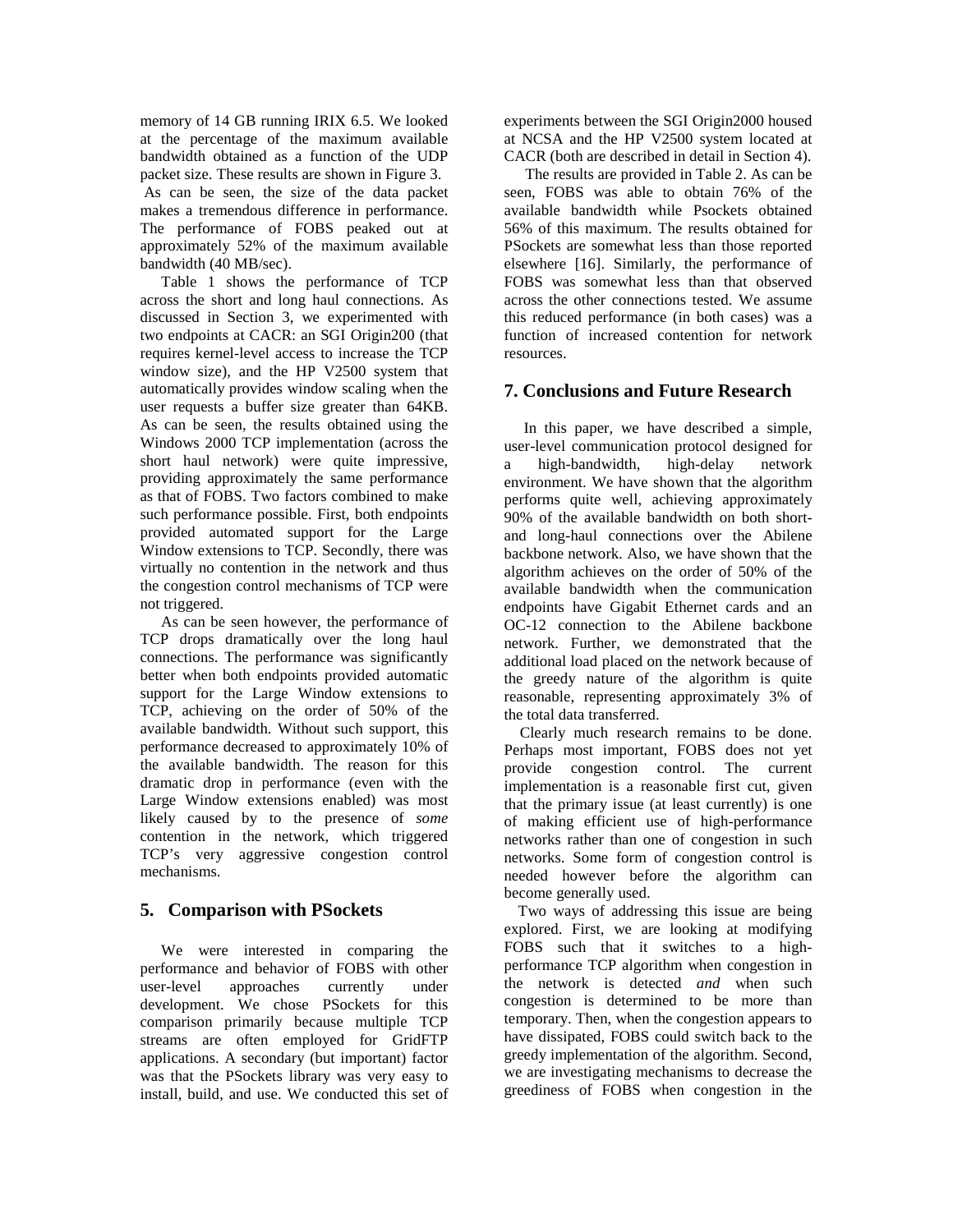network is detected (and is of sufficient duration).

We point out that research of this nature poses several difficulties. In particular, since the network conditions are constantly changing, it is very difficult to find windows of time when two or more approaches can be compared in a meaningful way. For this reason, we are also engaged in the development of simulation models that can be used to compare the various algorithms under similar (albeit simulated) loads and traffic mixes.

#### **Acknowledgments:**

This work was supported in part by the Mathematical, Information, and Computational Sciences Division subprogram of the Office of Advanced Scientific Computing Research, U.S. Department of Energy, under Contract W-31-109- Eng-38 and by the National Science Foundation.

The authors wish to thank Vinod Kannan, Guruprasad Kora, and Ramya Krishnamurthy, all of whom are Masters students at IIT, for their work on this project. We also wish to thank Bill Nickless, Experimental Systems Engineer within the MCS division, for his help and support throughout the project.

#### **References**

- [1] Allcock, B., Bester J., Bresnahan, J., Chervenak, A., Foster, I., Kesselman, C. Meder, S., Nefedova, V., Quesnet, D., and S. Tuecke. *Secure, Efficient Data Transport and Replica Management for High-Performance Data-Intensive Computing*. Preprint ANL/MCS-P871-0201, Feb. 2001.
- [2] Allman, M., Paxson, V., and W.Stevens. *RFC 2581.TCP Congestion Control.*, April 1999.
- [3] Dickens, P. A High Performance File Transfer Mechanism for Grid Computing. To appear in *The 2002 Conference on Parallel and Distributed Processing Techniques and Applications (PDPTA).*
- [4] Dickens, P., Gropp, W. and P. Woodward. High Performance Wide Area Data Transfers Over High Performance Networks. In the *2002 International Workshop on Performance Modeling, Evaluation, and Optimization of Parallel and Distributed Systems.*
- [5] Feng W., and P. Tinnakornsrisuphap. *The Failure of TCP in High-Performance Computational Grids.* In Proceedings of the SuperComputing 2000 (SC2000).
- [6] Hobby, R. *Internet2 End-to-End Performance Initiative (or Fat Pipes Are Not Enough)*. URL: http//www.internet2.org.
- [7] Irwin, B. and M. Mathis. *Web100: Facilitating High-Performance Network Use*. White Paper for the Internet2 End-to-End Performance Initiative. [URL:http://www.internet2.edu/e2epi/we](http://www.internet2.edu/e2epi/web02/p_web100.shtml)  $b02/p$  web100.shtml
- [8] Jacobson, V., Braden, R., and D. Borman. *TCP Extensions for high performance.* RFC 1323, May 1992.
- [9] Leigh, J. et al. Adaptive Networking for Tele-Immersion. In: *Proceedings of the Immersive Projection Technology/Eurographics Virtual Environments Workshop (IPT/EGVE),* Stuttgart, Germany, 05/16/01-05/18/01.
- [10] MacDonald and W. Barkley. *Microsoft Windows 2000 TCP/IP Implementation Details*. White Paper, May 2000.
- [11] Mathis, M., Mahdavi, J., Floyd, S. and A. Romanow. *TCP Selective Acknowledgement Options. RFC 2018.*
- [12] Mogul, J. and S. Deering, "Path MTU Discovery", RFC 1191, November 1990.
- [13] Ostermann, S., Allman, M., and H. Kruse*. An Application-Level solution to TCP's Satellite Inefficiencies.* Workshop on Satellite-based Information Services (WOSBIS), November, 1996.
- [14] J. Postel, *Transmission Control Protocol*, RFC793, September 1981.
- [15] Semke, J., Jamshid Mahdavi, J., and M. Mathis, *Automatic TCP Buffer Tuning*, Computer Communications Review, a publication of ACM SIGCOMM, volume 28, number 4, October 1998].
- [16] Sivakumar, H., Bailey, S., and R. Grossman. *PSockets: The Case for Application-level Network Striping for Data Intensive Applications using High Speed Wide Area Network*s. In Proceedings of Super Computing 2000 (SC2000).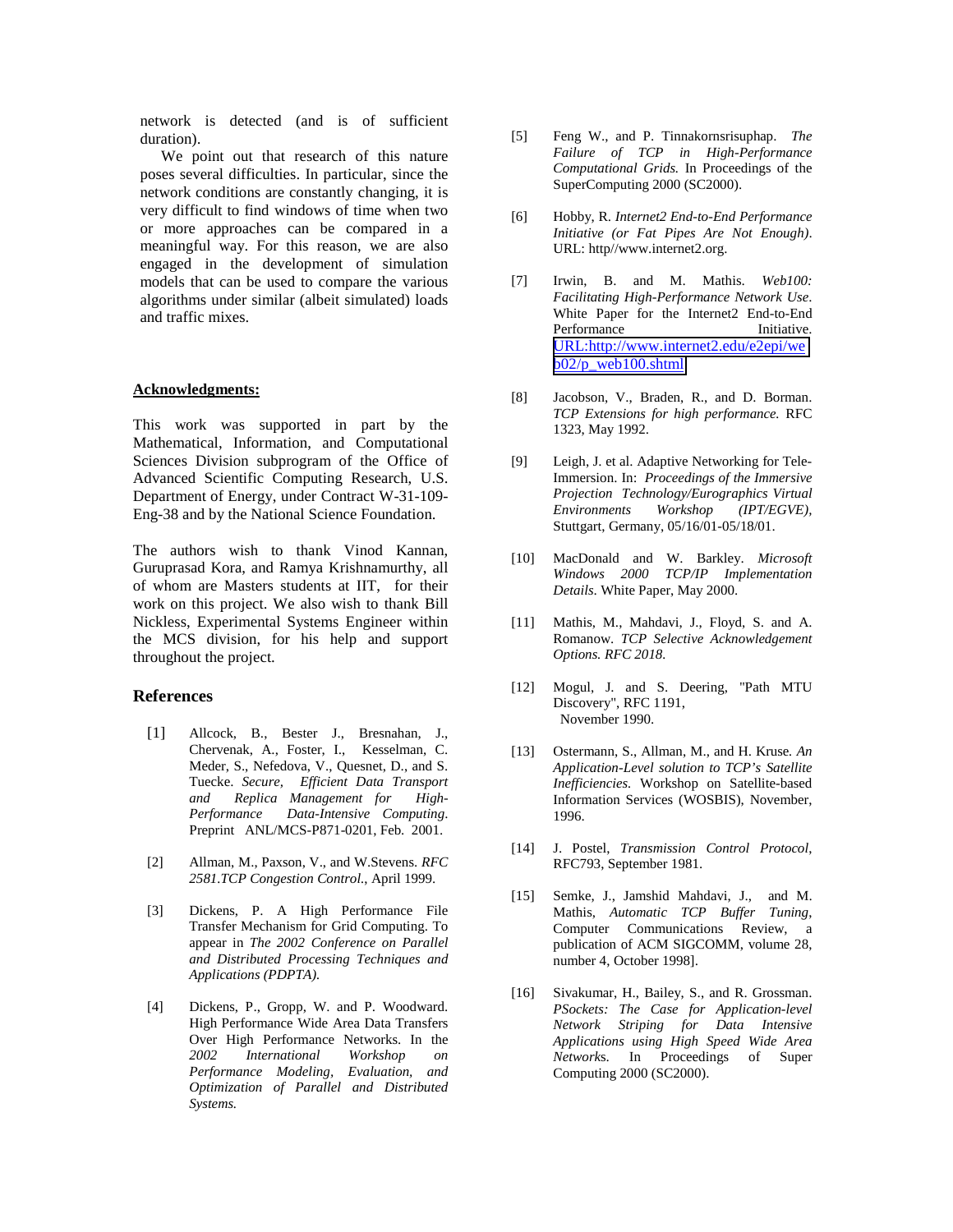- [17] Sivakumar, H., Mazzucco, M., Zhang, Q., and R. Grossman. Simple Available Bandwidth Utilization Library for High Speed Wide Area Networks. Submitted to *Journal of SumperComputing*
- [18] URL: [http://www.psc.edu/networking/perf\\_tune.ht](http://www.psc.edu/networking/perf_tune.html#intro) [ml#intro.](http://www.psc.edu/networking/perf_tune.html#intro) Enabling High Performance Data Transfers on Hosts: (Notes for Users and<br>System Administrators). Pittsburgh Administrators). Supercomputing Center.
- [19] URL: http://dast.nlanr.net/Articles/GettingStarted/T CP\_window\_size.html. National Laboratory for Advanced Networking Research.
- [20] URL: [http://dast.nlanr.net/Projects/Autobuf\\_v1.0/au](http://dast.nlanr.net/Projects/Autobuf_v1.0/autotcp.html) [totcp.html.](http://dast.nlanr.net/Projects/Autobuf_v1.0/autotcp.html) Automatic TCP Window Tuning

and Applications. National Laboratory for Advanced Networking Research.

- [21] URL: http://www.globus.org. The Globus Project.
- [22] URL: http:/[/www.psc.edu/networking/all\\_sack.](http://www.psc.edu/networking/all_sack.html) [html.](http://www.psc.edu/networking/all_sack.html) List of sack implementations, Pittsburgh Supercomputing Center.
- [23] URL: http:/[/www.internet2.org.](http://www.internet2.org/) The Internet2 project.
- [24] URL: http://www.internet2.edu/abilene. The Abilene backbone network.
- [25] URL: http://www.vbns.net. The Very High Performance Backbone Network Service.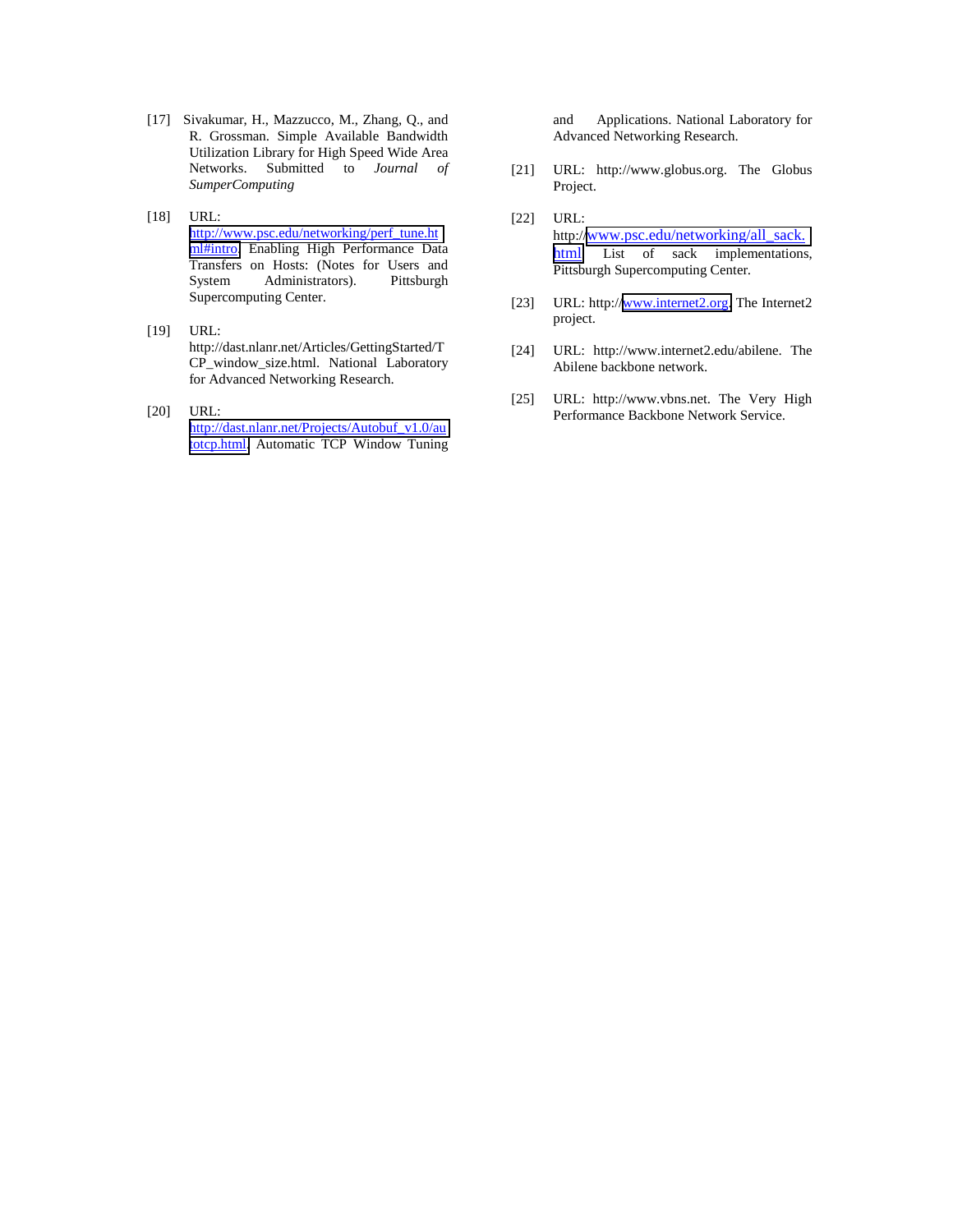



**Figure 1. Performance of FOBS across both short and long haul high-performance network connections. Performance is measured as the percentage of maximum bandwidth achieved and is shown as a function of number of packets received before triggering an acknowledgement packet.**



**Figure 2. Amount of wasted network resources as a function of the number of packets received before triggering an acknowledgment packet. The amount of waste was calculated as the total number of packets required to complete the transfer divided by the total number of packets actually sent.**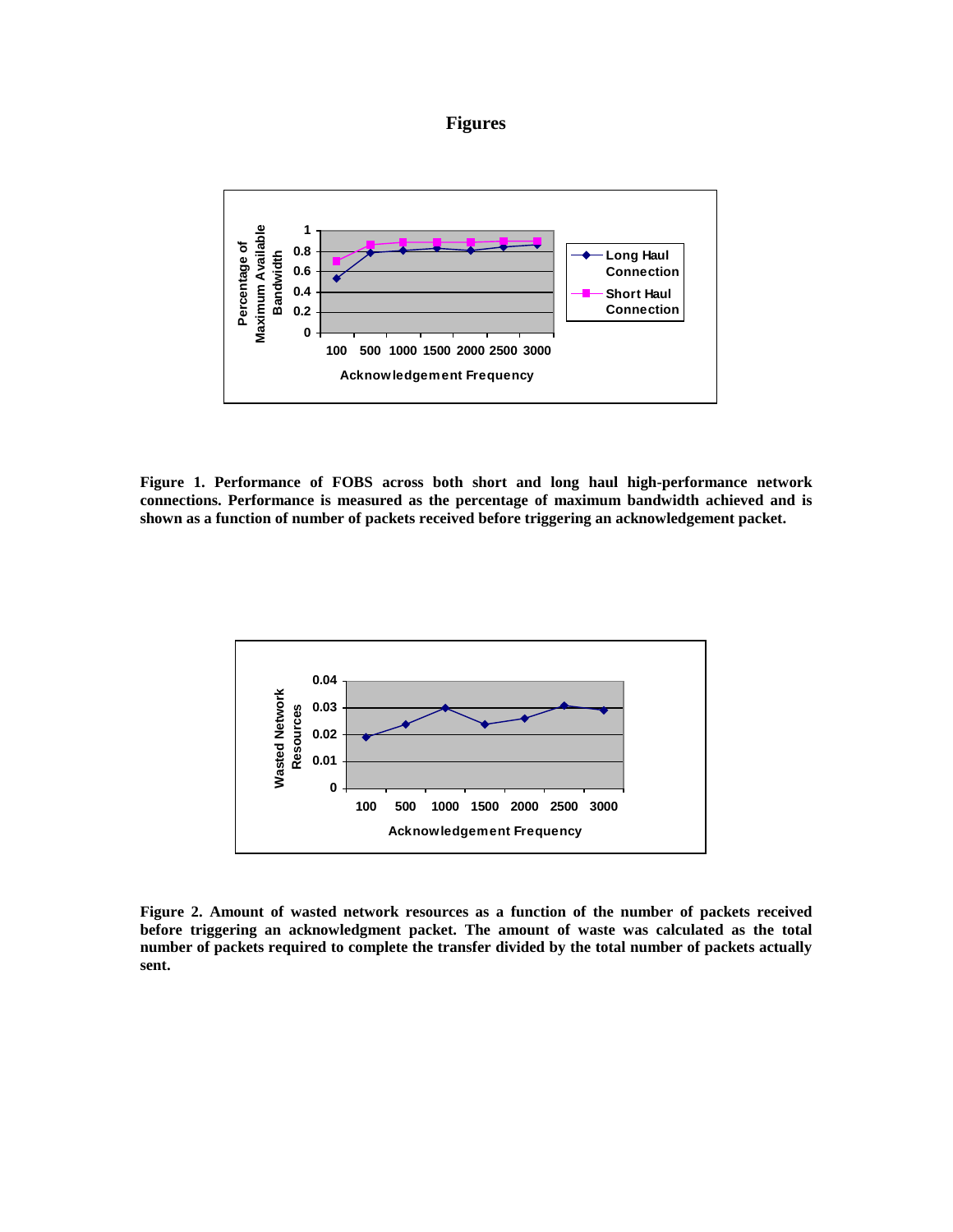

**Figure 3. Percentage of maximum bandwidth obtained over a short haul connection where the communication endpoints both had Gigabit Ethernet network interface cards and an OC-12 connection to the Abilene backbone network. Performance is shown as a function of the UDP packet size.**

**Table 1. Percentage of the maximum bandwidth obtained by TCP with and without the Large Window extensions.**

| <b>Network Connection</b>  | Percentage of the Maximum<br>Available Bandwidth |
|----------------------------|--------------------------------------------------|
| <b>Short Haul with LWE</b> | 86%                                              |
| Long Haul with LWE         | 51%                                              |
| Long Haul without LWE      | 11%                                              |